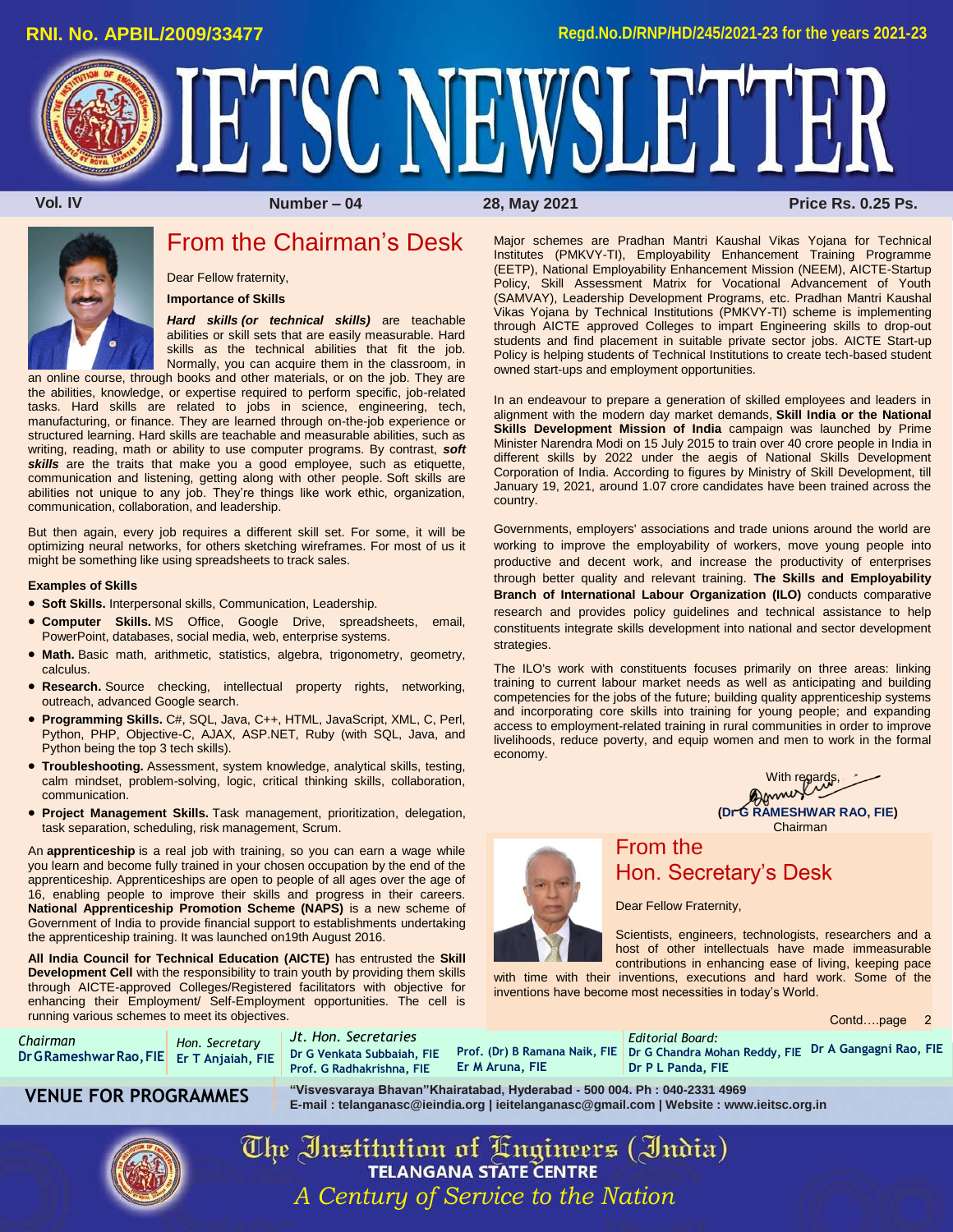

Imagine life without electricity, match box, refrigerators, sewing machines and a number of other accessories. Today one cannot imagine, even in rural areas, stepping out of one's house without their mobile phones.

Brilliant minds made these inventions possible.

However, there is also a touch of human side of the scientists which are eye openers.

Today, I would like to state only a few instances and myths projecting this human side.

1. When in the 19<sup>th</sup> Century MICHAEL FARADAY demonstrated before queen Victoria a table top model of an electric dynamo, Her Majesty asked what the use of that device was?

Faraday replied politely "your majesty, do you ask what is the use of a new born baby?"

Today, being engineer, you can understand to what level that little dynamo has gone with these types of sarcastic remarks. No doubt, an wonderful invention.

2. THOMAS ALVA EDISON came back from school with a letter with specific instruction from his teacher that the letter should ONLY be handed over to his mother. The young boy did exactly that and asked his mother as what was in the letter.

After reading the letter, tears rolled down from her eyes and told his son that the letter states as his son is very brilliant, and no teacher in his school can teach him matching his brilliance and hence the teacher advised his mother to immediately shift him to another school matching his brilliance.

However, the mother did not shift him but taught him in her house and also coached him. It continued for some time and the single mother fell sick and ultimately passed away.

Years passed, Edison did wonders and got name and fame.

One day he was searching for some papers and accidently bumped a bundle of old files. With curiosity he opened and to his utter surprise found the same letter written by his school teacher years ago. Went through the letter with tears freely flowing down from his eyes. It was written - "Your son THOMAS ALVA EDISON is mentally retarded. Hence, we are expelling him from the school".

The letter made him very emotional, took out his diary and wrote – "THOMAS ALVA EDISON was a mentally retarded child but his mother made him genius."

Needless to say, Thomas Alva Edison became and still remains as one of the greatest inventors in science and technology even today. A rare genius indeed.

**(Er T ANJAIAH, FIE)** Hon. Secretary

## **National Technology Day Theme: "Information for Students"**

**May 11, 2021**: IEI, Telangana State Centre in association with Hyderabad Clean Air network organized National Technology Day on **"Information for Studentds"** held on 11th May, 2021 at 17.00 hrs through ZOOM Cloud Meeting App. **Prof. (Dr.) G H S PRASAD**, FIE, Ex-Chairperson – FMS, National Institute of Fashion Technology, Ministry of Textiles, Govt. of India graced the occasion as Chief Guest. During the occasion the chief guest said that the transmission of information and knowledge to students has evolved greatly and facilitated by technology. Transformation of information is crucial part of any learning. Learning of any type requires sharing of knowledge. Digital revolution made the searching of information very easy. Digital mode has been great enabler of sharing of information.

**Prof. MURTHY TATAVARTHY**, Associate Professor, Department of Fashion Technology, National Institute of Fashion Technology graced the occasion as Guest of

Honour.

**Dr G Rameshwar Rao**, FIE, Chairman, IEI, TSC welcomed the gathering and presided over the function. **Dr P L Panda**, FIE, Committee Member, IEI, TSCC & Convener of the Event introduced the Chief Guest & Guest of Honour and **Er T Anjaiah**, FIE, Hon. Secretary, IEI, TSC proposed vote of thanks.



#### **219th Birthday Celebrations of General Sir Arthur Thomas Cotton**

**May 15, 2021**: IEI, Telangana State Centre organized **219th Birthday Celebrations of General Sir Arthur Thomas Cotton** held on 15<sup>th</sup> May, 2021 at 17.00 hrs through ZOOM Cloud Meeting App.

**Prof. K HEMACHANDRA REDDY,** FIE, Chairman, AP State Council of Higher Education & Chairman, IEI, AP State Centre graced the occasion as Chief Guest. During the occasion the chief guest said about the yeoman services and the contributions of General Sir Arthur Thomas Cotton in Irrigation projects.

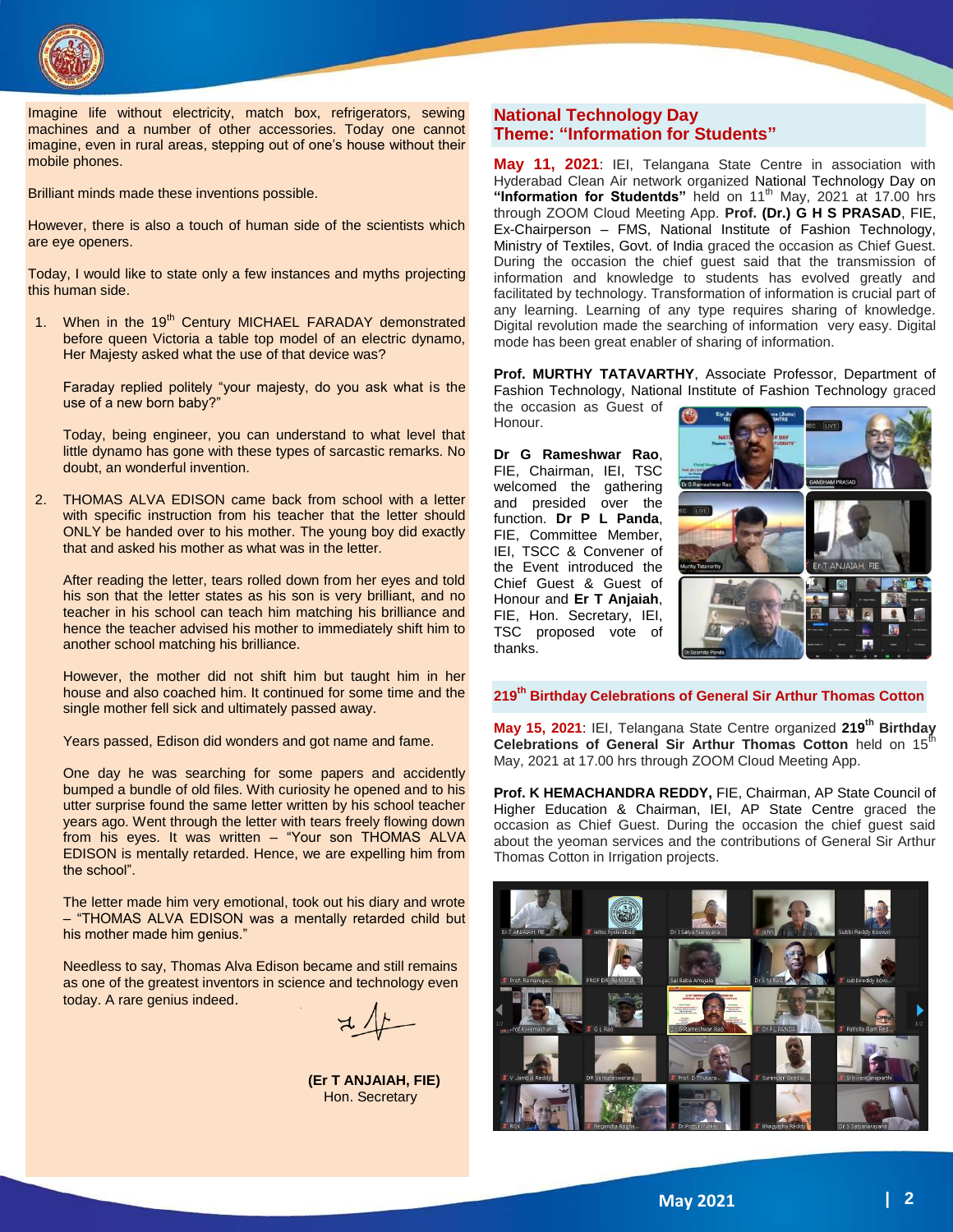

During the occasion **Dr S N RAO,** FIE, Chairman, ESCI Governing Council & Past Vice President, IEI; **Dr I S N RAJU,** FIE, Past Chairman, IEI, TSC; **Dr S SATYANARAYANA,** FIE, Past Chairman, IEI, TSC; **Er JAMBUL REDDY,** FIE, Committee Member, IEI, TSCC; **Prof. (Dr.) RAMANA NAIK B,** FIE, Jt. Hon. Secretary, IEI, TSC; **Dr M V VENKATESWARA RAO,** FIE, Committee Member, IEI, TSCC participated and presented their views.

**Dr G Rameshwar Rao**, FIE, Chairman, IEI, TSC welcomed the gathering and presided over the function. **Er T Anjaiah**, FIE, Hon. Secretary, IEI, TSC proposed vote of thanks.

## **World Telecommunication & Information Society Day on "Accelerating Digital Transformation in Challenging Times"**

**May 17, 2021:** IEI, Telangana State Centre organized World Telecommunication & Information Society Day on **"Accelerating Digital Transformation in Challenging Times"** on 17<sup>th</sup> May, 2021 at 17.00 hrs through ZOOM Cloud Meeting App.



During the occasion eminent experts presented their presentations. "**India and it's GNSS PARADIGM, A step towards self sustain (ATMANIRBHARATA)"** by **Dr Surendra Pal**, Space Communication, RF, EM and GNSS Expert, **"Digitalisation in COVID Era"** by **Dr K Suneetha Reddy**, Consultant Forensic Psychiatrist and **"Future of Healthcare, Challenges and Advance in ICT"** by **Dr K M M Rao**, Chair, LMAG., IEEE Hyderabad Sec., & Deputy Director (Rtd), NRSC, ISRO.

**Dr Surendra Pal** said that in the modern era, NAVCOM (Navigation &Communication) are two important parameters of the world. India has been quite active in both the spheres of technology, particularly related to space segment. India maintains its own communication satellite constellation INSAT and GSAT series of satellites (Since early eighties) and also its Space based wide Area Augmentation System GAGAN( As per ICAO requirements) and its own Regional Navigation Satellite System (IRNSS- which has been dedicated to the nation by Prime Minister Narendra Modi as NavIC..The talk deal about the Indian Space Based Navigation Systems, consisting of GAGAN and NavIC along with the ground segment, its applications and the system performance parameters. Both the systems are operational and

India/ISRO has joined the club of countries which maintain their own independent constellations.



**Dr K Suneetha Reddy** said about the Digitalisation in COVID era. Work from home, driven by technology, may be something a growing number look for in a job, many now finds themselves away from their routine, increasingly isolated or juggling other commitments. Like anything, it's important that the balance is maintained between our physical lives and our digital lives. Looking beyond the corona virus pandemic, it's likely that the nature of work will be altered, and with that comes new mental health considerations. Monitoring workload, and performance indicators are also important, to make sure people are not under or indeed over working. Having an online space that you can dip in and out is crucial to maintain that work life boundary. Very clear levels of communication from managers about what is expected. Encouraging a culture where people take up the opportunity to go and exercise is incredibly important.

**Dr K M M Rao** said that the advances in treatment methods are increasing in healthcare day by day, with the development of imaging systems, image processing software, artificial intelligence techniques, robotics, high speed and easy availability of computing systems, large capacity storage devices, wide spread high speed internet and lasers etc., Image processing is helping in easy diagnosis of diseases, noninvasive surgeries, remote surgeries, autonomous hospital facilities and many more activities for healthcare.

**Dr G Rameshwar Rao**, FIE, Chairman, IEI, TSC welcomed the gathering and presided over the function. **Er K Subbi Reddy**, FIE, Committee Member, IEI, TSCC & Convener of the Event introduced the Speakers and **Er T Anjaiah**, FIE, Hon. Secretary, IEI, TSC proposed vote of thanks.